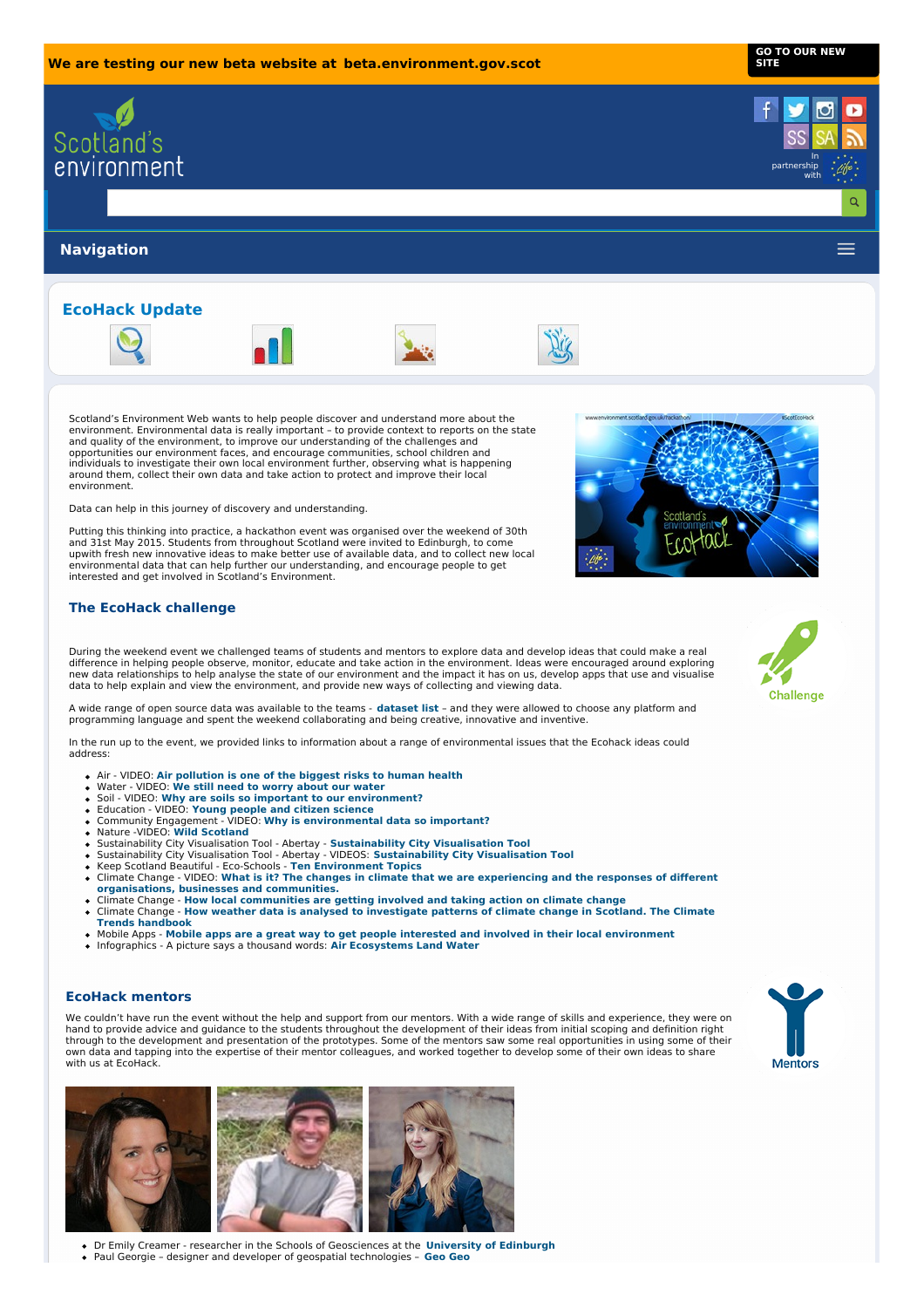

- Peter McKeague Database and GIS project manager at **The Royal [Commission](http://www.rcahms.gov.uk/) on the Ancient and Historical Monuments of Scotland**(RCHAMS) Tim Foster – Ecology Data Manager at **[SEPA](http://www.sepa.org.uk/)**
- Stuart McGrath Citizen Science and Environment Development Officer, **[Education](http://www.educationscotland.gov.uk/) Scotland**



- Billy MacRae Landscape interpretation team at **The Royal [Commission](http://www.rcahms.gov.uk/) on the Ancient and Historical Monuments of Scotland**(RCHAMS)
- John Isaacs Lecturer in the School of Computing Science and Digital Media at **Robert Gordon [University](http://www.rgu.ac.uk/)** Iain Elder – Software engineer at **[Skyscanner](http://www.skyscanner.net/)**

#### **The winning EcoHack ideas**

Michael Groves (**[Topolytics](http://topolytics.com/)**), Rory Gianni (**[Cleanweb](http://www.cleanweb.org.uk/)**), Bruce Gittings (**[University](http://www.ed.ac.uk/home) of Edinburgh**) and Tim Fogarty<br>(**Major League [Hacking](https://mlh.io/)**) were our judges on the Sunday and they deliberated over the presentation of ideas delivered by each team. The standard of ideas was very high and the judges found it very difficult to pick a winning team.



### **JOINT FIRST PRIZE**

**Food Miles** - Peter Carragher, James Friel & Erin Nolan

A mobile app for android phones that scans the bar codes of products and calculates/displays the food miles of the item – displaying the distance travelled from place of origin to the supermarket. The app drew on large amounts of data associated with the barcode of each item to help raise awareness and increase understanding of the miles associated with the products they buy. Consumers could use the app to check and track the food miles of their weekly<br>shopping, they could challenge groups of friends on social media to reduce food miles, and a food miles l of retailers could be made available to try and encourage a reduction of food miles within the overall sector.

**Environmental Quality Indicators for Schools** - Andreea Cucu, Michelle Marufu, Ivan Paspaldzhiev & Ian Smart

This idea presented official environmental indicator data for comparison and analysis with local data collected by school children. The idea encourages schools to observe and record data about their local environment by counting and monitoring biological indicators, scoring the quality of their local environment and uploading this to a centralised data viewing web platform. Extensive research was carried out on how the idea could fit with the experiences and outcomes of the Curriculum for Excellence, and if developed further, data collection guides and learning materials for teachers and students could be developed. For the EcoHack presentation, the idea focussed initially on Air and Water quality data.

#### **RUNNER UP PRIZE**

**Visualisation of the historic landscape**- John Isaacs, Billy MacRae, Peter McKeague & Sean Sturley.

This idea was centred around new ways of visualising **Historic Landuse [Assessment](http://hla.rcahms.gov.uk/)** data compiled by RCAHMS.<br>Using a mobile device, users could view city or rural landscapes of interest on a map or as an Augmented Reality through the device's camera, and the app would overlay this with data and information that draws directly from the RCHAMS data to provide more information about the current and past historical features and sites of the area that is being viewed.



### **What did the Students and Mentors think about EcoHack?**

Our students and mentors recorded some sound bites and talked enthusiastically about the hackathon weekend and all things data.....!